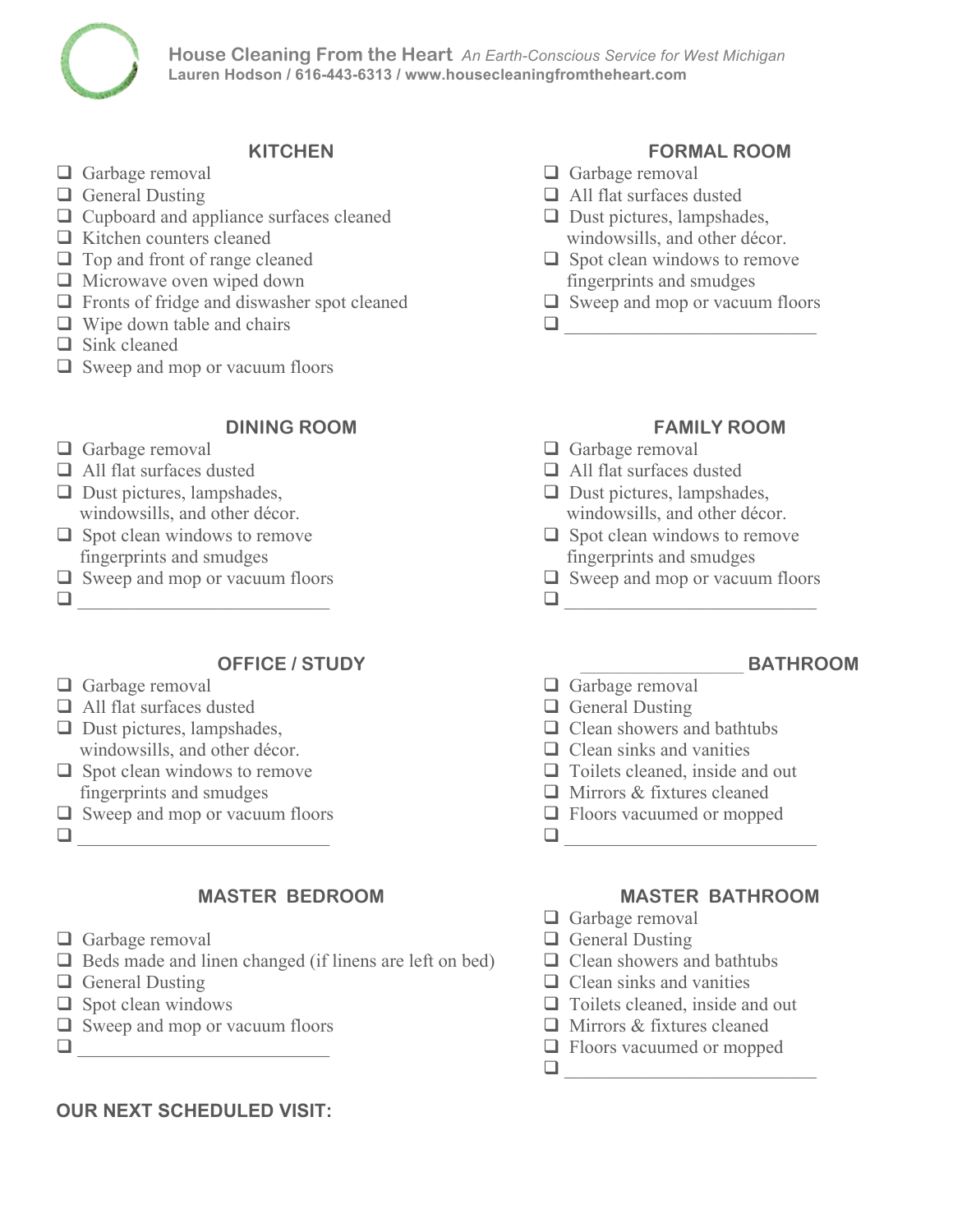## **House Cleaning From the Heart** *An Earth-Conscious Service for West Michigan* **Lauren Hodson / 616-443-6313 / www.housecleaningfromtheheart.com**



## **UPSTAIRS HALLWAY**

- $\Box$  Garbage removal
- $\Box$  General Dusting
- $\Box$  Floors vacuumed or mopped
- q \_\_\_\_\_\_\_\_\_\_\_\_\_\_\_\_\_\_\_\_\_\_\_\_\_\_\_

# **DOWNSTAIRS HALLWAY**

- $\Box$  Garbage removal
- $\Box$  General Dusting
- $\Box$  Floors vacuumed or mopped
- q \_\_\_\_\_\_\_\_\_\_\_\_\_\_\_\_\_\_\_\_\_\_\_\_\_\_\_

# **FRONT STAIRWAY**

General straightening up  $&$  dusting

# $\Box$  Floors vacuumed or mopped q \_\_\_\_\_\_\_\_\_\_\_\_\_\_\_\_\_\_\_\_\_\_\_\_\_\_\_

- $\Box$  Floors vacuumed or mopped q \_\_\_\_\_\_\_\_\_\_\_\_\_\_\_\_\_\_\_\_\_\_\_\_\_\_\_
	- **FRONT ENTRANCE**
- $\Box$  Garbage removal
- $\Box$  General Dusting
- $\Box$  Floors vacuumed or mopped

 $\Box$ 

# **BACK ENTRANCE**

- $\Box$  Garbage removal
- $\Box$  General Dusting
- $\Box$  Floors vacuumed or mopped
- q \_\_\_\_\_\_\_\_\_\_\_\_\_\_\_\_\_\_\_\_\_\_\_\_\_\_\_

# **BACK STAIRWAY**

- $\Box$  General straightening up & dusting
- $\Box$  Floors vacuumed or mopped  $\Box$
-